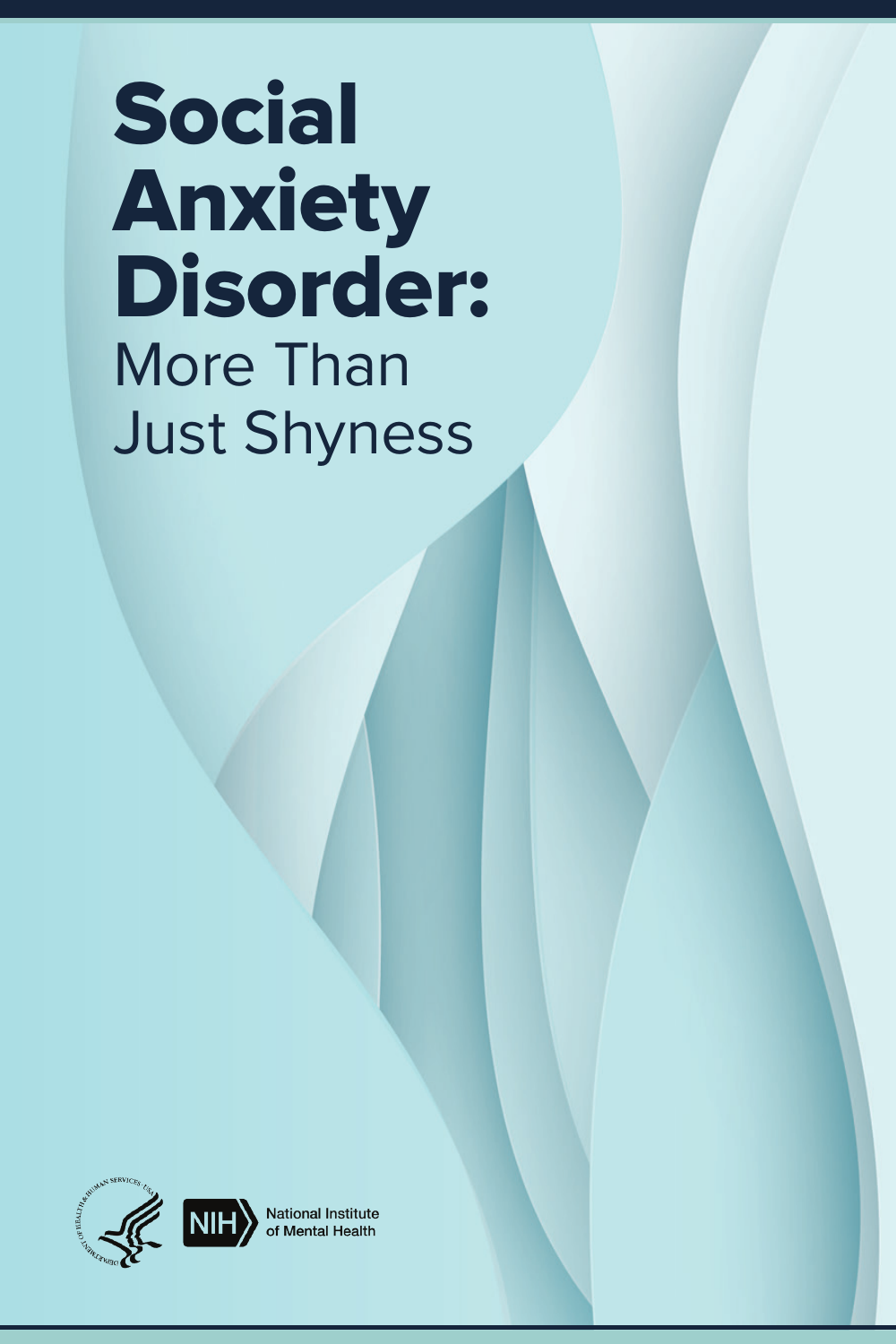**Are you afraid of being judged by others? Are you self-conscious in everyday social situations? Do you avoid meeting new people due to fear or anxiety? If you have been feeling this way for at least 6 months and these feelings make it hard for you to do everyday tasks—such as talking to people at work or school—you may have social anxiety disorder.**

**Social anxiety disorder is an intense, persistent fear of being watched and judged by others. This fear can affect work, school, and other daily activities. It can even make it hard to make and keep friends. The good news is social anxiety disorder is treatable. Learn more about the symptoms of social anxiety disorder and how to find help.**

## **What is social anxiety disorder?**

Social anxiety disorder is a common type of anxiety disorder. A person with social anxiety disorder feels symptoms of anxiety or fear in situations where they may be scrutinized, evaluated, or judged by others, such as speaking in public, meeting new people, dating, being on a job interview, answering a question in class, or having to talk to a cashier in a store. Doing everyday things, such as eating or drinking in front of others or using a public restroom, also may cause anxiety or fear due to concerns about being humiliated, judged, and rejected.

The fear that people with social anxiety disorder have in social situations is so intense that they feel it is beyond their control. For some people, this fear may get in the way of going to work, attending school, or doing everyday things. Other people may be able to accomplish these activities but experience a great deal of fear or anxiety when they do. People with social anxiety disorder may worry about engaging in social situations for weeks before they happen. Sometimes, they end up avoiding places or events that cause distress or generate feelings of embarrassment.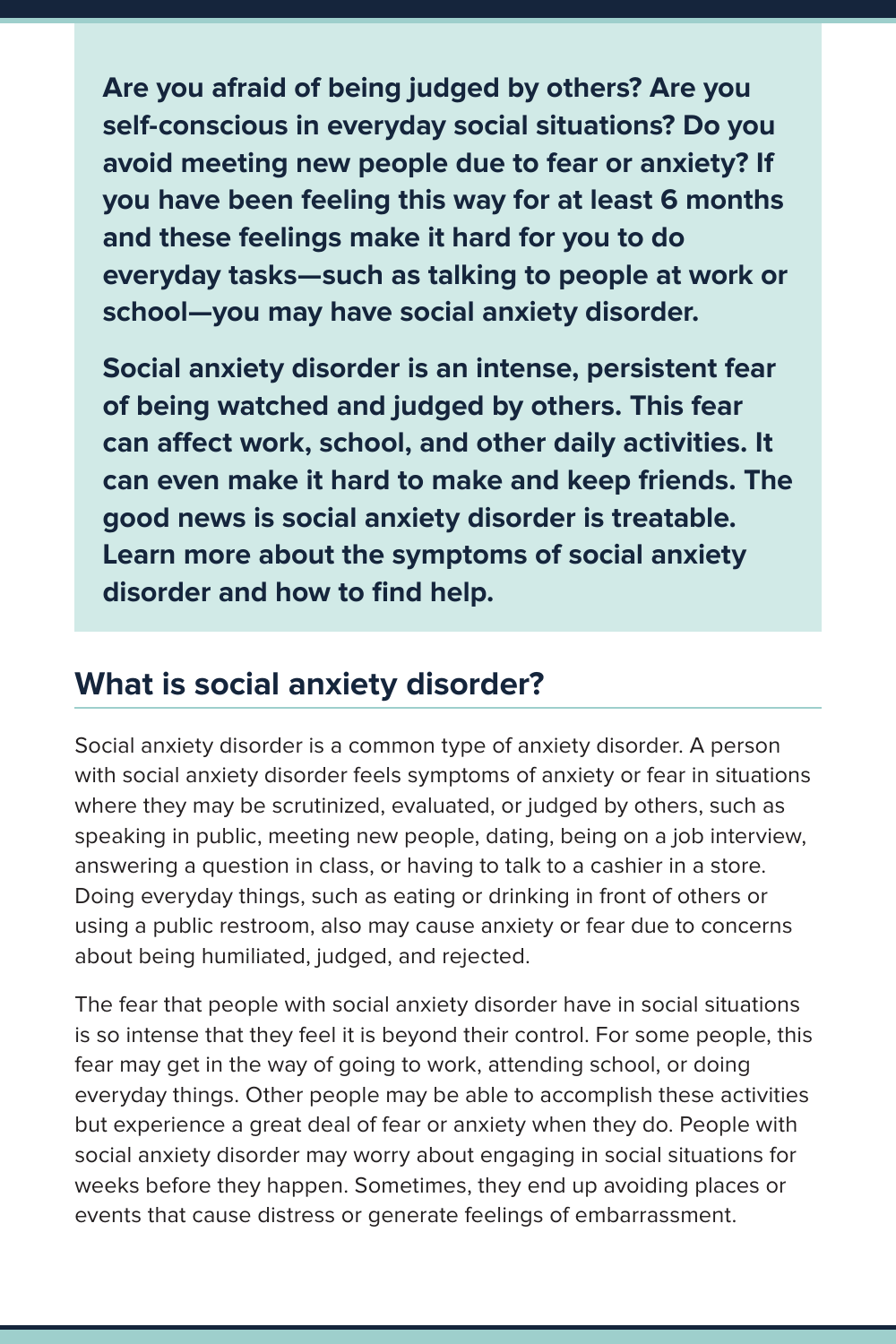Some people with the disorder do not have anxiety related to social interactions but have it during performances instead. They feel symptoms of anxiety in situations such as giving a speech, competing in a sports game, or playing a musical instrument on stage.

Social anxiety disorder usually starts during late childhood and may resemble extreme shyness or avoidance of situations or social interactions. It occurs more frequently in females than in males, and this gender difference is more pronounced in adolescents and young adults. Without treatment, social anxiety disorder can last for many years, or even a lifetime.

## **What are the signs and symptoms of social anxiety disorder?**

When having to perform in front of or be around others, people with social anxiety disorder may:

- Blush, sweat, or tremble.
- Have a rapid heart rate.
- Feel their "mind going blank," or feel sick to their stomach.
- Have a rigid body posture, or speak with an overly soft voice.
- Find it difficult to make eye contact, be around people they don't know, or talk to people in social situations, even when they want to.
- Feel self-consciousness or fear that people will judge them negatively.
- Avoid places where there are other people.

## **What causes social anxiety disorder?**

Risk for social anxiety disorder may run in families, but no one knows for sure why some family members have it while others don't. Researchers have found that several parts of the brain are involved in fear and anxiety and that genetics influences how these areas function. By studying how the brain and body interact in people with social anxiety disorder, researchers may be able to create more targeted treatments. In addition, researchers are looking at the ways stress and environmental factors play a role in the disorder.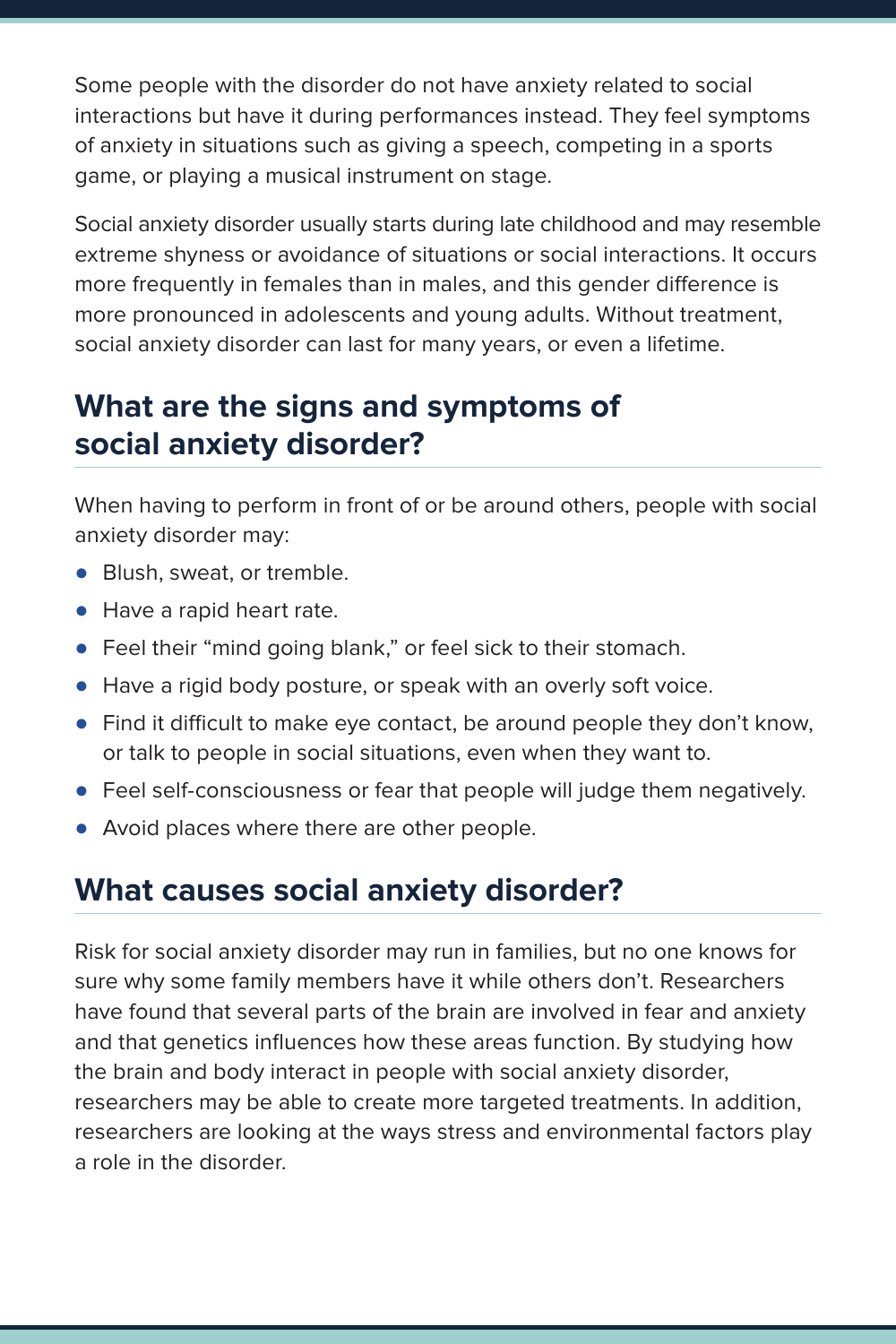## **How is social anxiety disorder treated?**

If you're concerned you may have symptoms of social anxiety disorder, talk to a health care provider. After discussing your history, a health care provider may conduct a physical exam to ensure that an unrelated physical problem is not causing your symptoms. A health care provider may refer you to a mental health professional, such as a psychiatrist, psychologist, or clinical social worker. The first step to effective treatment is to get a diagnosis, usually from a mental health professional.

Social anxiety disorder is generally treated with psychotherapy (sometimes called "talk therapy"), medication, or both. Speak with a health care provider about the best treatment for you.

#### Psychotherapy

Cognitive behavioral therapy (CBT), a research-supported type of psychotherapy, is commonly used to treat social anxiety disorder. CBT teaches you different ways of thinking, behaving, and reacting to situations to help you feel less anxious and fearful. CBT also can help you learn and practice social skills, which is very important for treating social anxiety disorder. CBT has been well studied and is the gold standard for psychotherapy.

Exposure therapy is a CBT method that focuses on progressively confronting the fears underlying an anxiety disorder to help you engage in activities you have been avoiding. Exposure therapy is sometimes used along with relaxation exercises. CBT delivered in a group therapy format also can offer unique benefits for social anxiety disorder.

Another treatment option for social anxiety disorder is acceptance and commitment therapy (ACT). ACT takes a different approach than CBT to negative thoughts and uses strategies such as mindfulness and goal setting to reduce your discomfort and anxiety. Compared to CBT, ACT is a newer form of psychotherapy treatment, so less data are available on its effectiveness. However, different therapies work for different types of people, so it can be helpful to discuss what form of therapy may be right for you with a mental health professional.

For more information on psychotherapy, visit **[www.nimh.nih.gov/](http://www.nimh.nih.gov/health/topics/psychotherapies) [psychotherapies](http://www.nimh.nih.gov/health/topics/psychotherapies)**.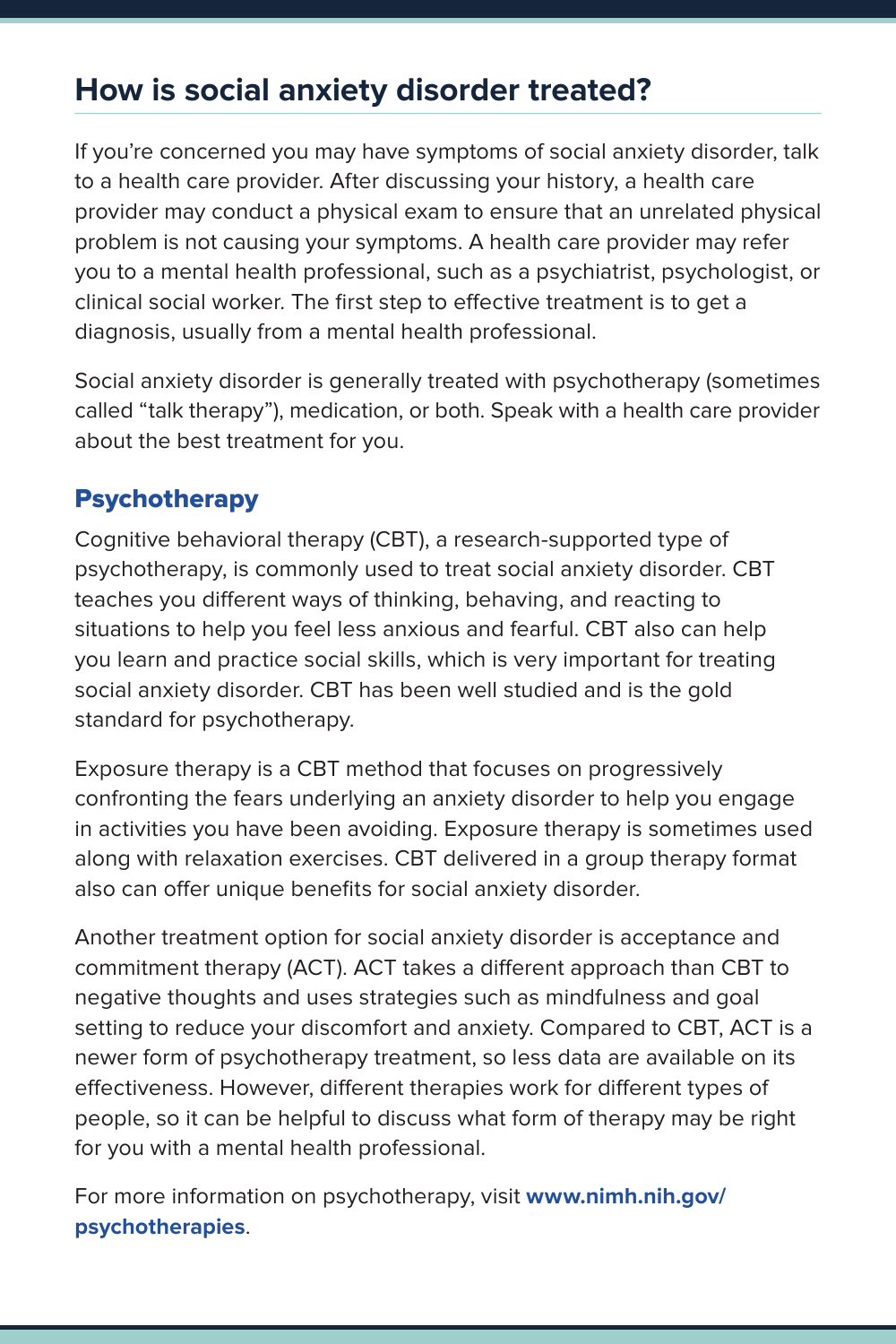#### **Medication**

Health care providers may prescribe medication to treat social anxiety disorder. Different types of medication can be effective in treating this disorder, including:

- Antidepressants, such as selective serotonin reuptake inhibitors (SSRIs) and serotonin-norepinephrine reuptake inhibitors (SNRIs)
- Beta-blockers
- Anti-anxiety medications, such as benzodiazepines

SSRI and SNRI antidepressants are commonly used to treat depression, but they also can help treat the symptoms of social anxiety disorder. They may take several weeks to start working. Antidepressants may also cause side effects, such as headaches, nausea, or difficulty sleeping. These side effects are usually not severe, especially if the dose starts off low and is increased slowly over time. Talk to your health care provider about any side effects that you may experience.

Beta-blockers can help control some of the physical symptoms of social anxiety disorder, such as rapid heart rate, sweating, and tremors. Betablockers are commonly the medication of choice for the "performance anxiety" type of social anxiety disorder.

Benzodiazepines, which are anti-anxiety sedative medications, are powerful and begin working right away to reduce anxious feelings. These medications can be very effective in rapidly decreasing anxiety, but some people build up a tolerance to them and need higher and higher doses to get the same effect. Some people even become dependent on them. Therefore, a health care provider may prescribe them only for brief periods of time if you need them.

Both psychotherapy and medication can take some time to work. Many people try more than one medication before finding the best one for them. A health care provider can work with you to find the best medication, dose, and duration of treatment for you. People with social anxiety disorder usually obtain the best results with a combination of medication and CBT or other psychotherapies.

For basic information about these and other mental health medications, visit **[www.nimh.nih.gov/medications](http://www.nimh.nih.gov/medications)**. Visit the Food and Drug Administration's website (**[www.fda.gov/drugsatfda](http://www.fda.gov/drugsatfda)**) for the latest warnings, patient medication guides, and information on newly approved medications.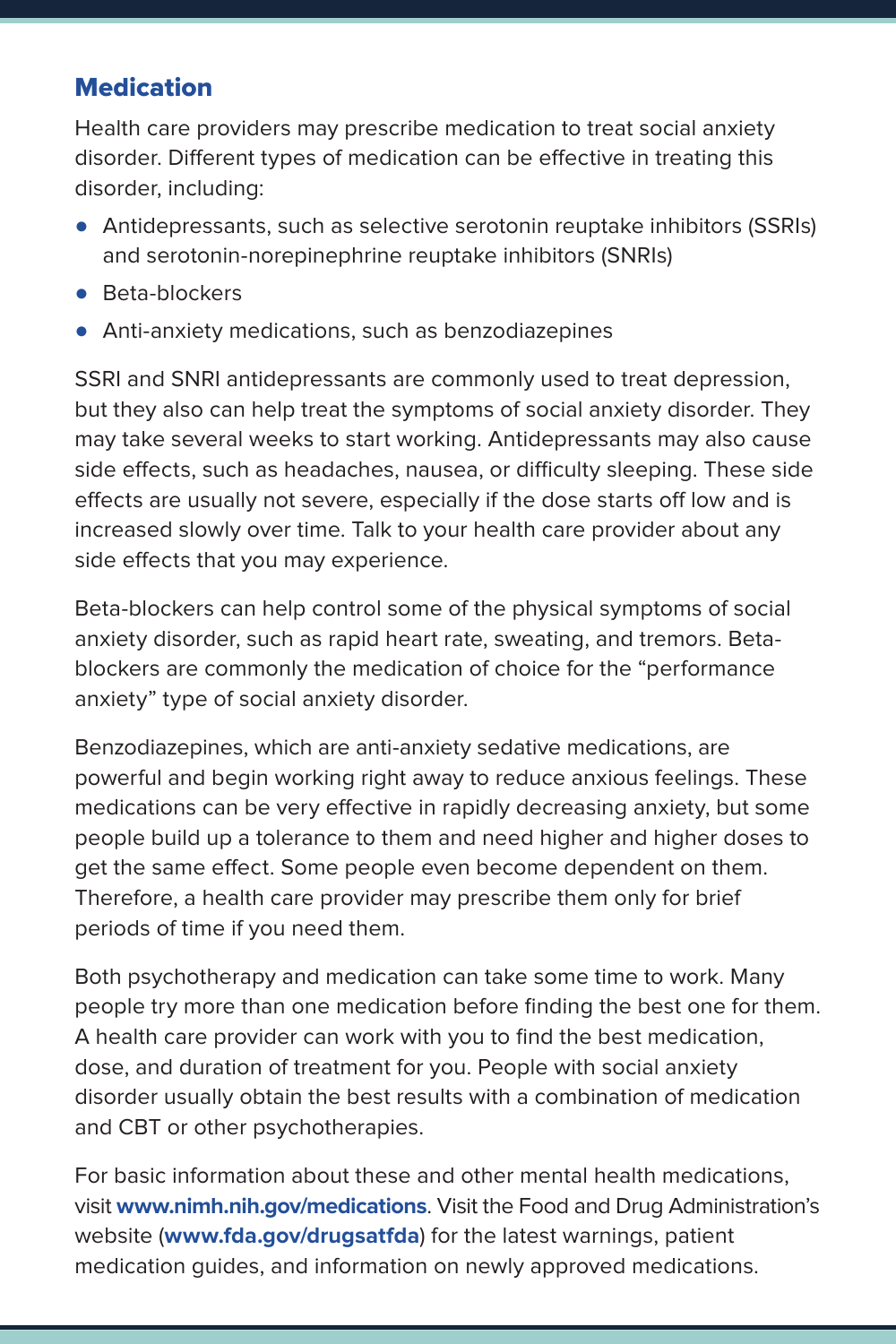#### Support Groups

Many people with social anxiety find support groups helpful. In a group of people who all have social anxiety disorder, you can receive unbiased, honest feedback about how others in the group see you. This way, you can learn that your thoughts about judgment and rejection are not true or are distorted. You also can learn how others with social anxiety disorder approach and overcome the fear of social situations.

Support groups are available both in person and online. However, any advice you receive from a support group member should be used cautiously and does not replace treatment recommendations from a health care provider.

Both psychotherapy and medication can take some time to work. A healthy lifestyle also can help combat anxiety. Make sure to get enough sleep and exercise, eat a healthy diet, and turn to family and friends who you trust for support. To learn more ways to take care of your mental health, visit **[www.nimh.nih.gov/mymentalhealth](http://www.nimh.nih.gov/mymentalhealth)**.

## **How can I support myself and others with social anxiety disorder?**

#### Educate Yourself

A good way to help yourself or a loved one who may be struggling with social anxiety disorder is to seek information. Research the warning signs, learn about treatment options, and keep up to date with current research.

#### **Communicate**

If you are experiencing social anxiety disorder symptoms, have an honest conversation about how you're feeling with someone you trust. If you think that a friend or family member may be struggling with social anxiety disorder, set aside a time to talk with them to express your concern and reassure them of your support.

#### Know When to Seek Help

If your anxiety, or the anxiety of a loved one, starts to cause problems in everyday life—such as avoiding social situations at school, at work, or with friends and family—it's time to seek professional help. Talk to a health care provider about your mental health.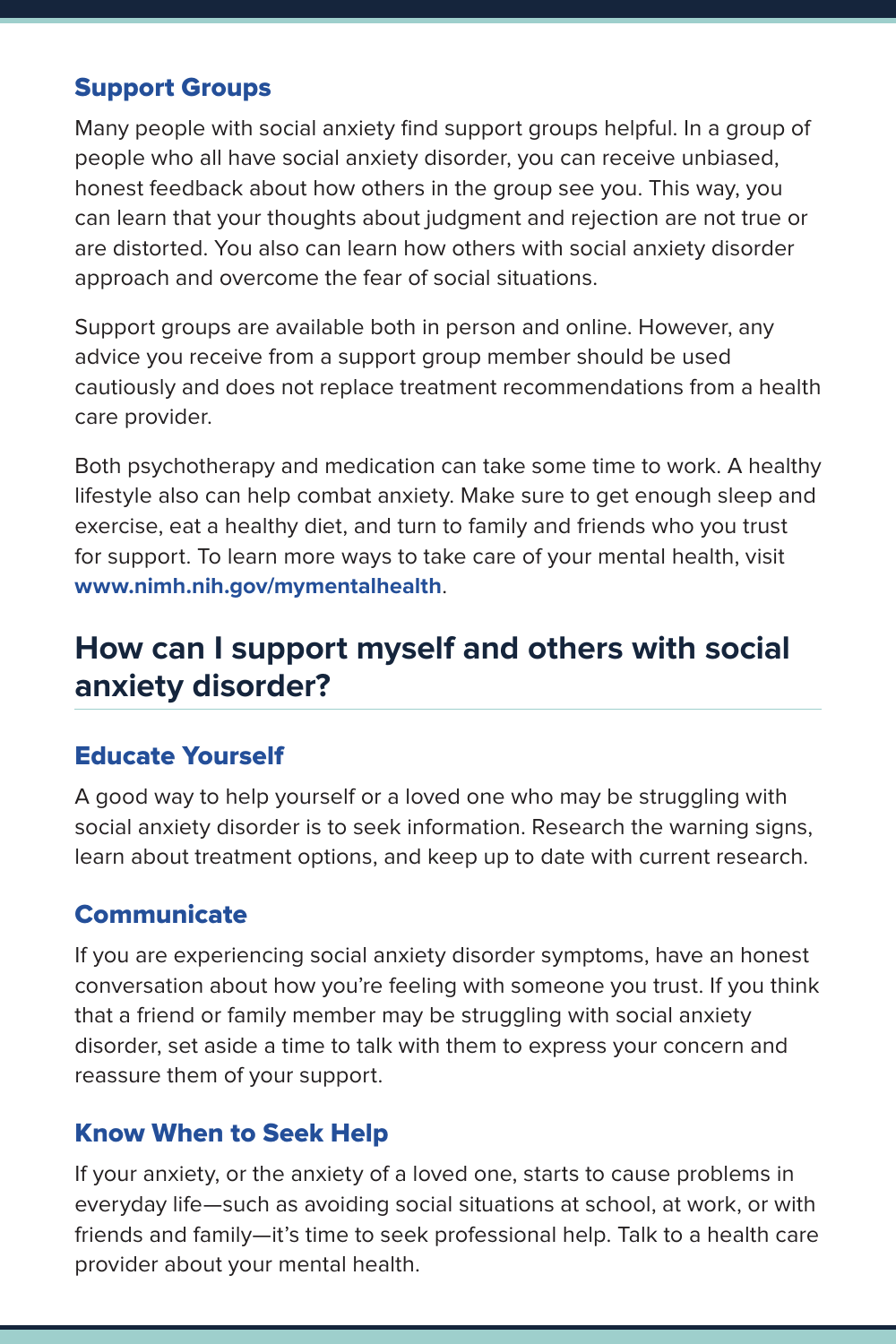## **Are there clinical trials studying social anxiety disorder?**

NIMH supports a wide range of research, including clinical trials that look at new ways to prevent, detect, or treat diseases and conditions including social anxiety disorder. Although individuals may benefit from being part of a clinical trial, participants should be aware that the primary purpose of a clinical trial is to gain new scientific knowledge so that others may be better helped in the future.

Researchers at NIMH and around the country conduct clinical trials with patients and healthy volunteers. Talk to a health care provider about clinical trials, their benefits and risks, and whether one is right for you. For more information, visit **[www.nimh.nih.gov/clinicaltrials](http://www.nimh.nih.gov/clinicaltrials)**.

# **Finding Help**

#### Behavioral Health Treatment Services Locator

This online resource, provided by the Substance Abuse and Mental Health Services Administration, helps you locate mental health treatment facilities and programs. Find a facility in your state at **[https://findtreatment.](https://findtreatment.samhsa.gov) [samhsa.gov](https://findtreatment.samhsa.gov)**. For additional resources, visit **[www.nimh.nih.gov/findhelp](http://www.nimh.nih.gov/findhelp)**.

#### Talking to a Health Care Provider About Your Mental Health

Communicating well with a health care provider can improve your care and help you both make good choices about your health. Find tips to help prepare for and get the most out of your visit at **[www.nimh.nih.gov/talkingtips](http://www.nimh.nih.gov/talkingtips)**. For additional resources, including questions to ask a provider, visit the Agency for Healthcare Research and Quality website at **[www.ahrq.gov/questions](http://www.ahrq.gov/questions)**.

If you or someone you know is in immediate distress or is thinking about hurting themselves, call the **National Suicide Prevention Lifeline** toll-free at 1-800-273-TALK (8255). You also can text the **Crisis Text Line** (HELLO to 741741) or use the Lifeline Chat on the National Suicide Prevention Lifeline website at **<https://suicidepreventionlifeline.org>**.